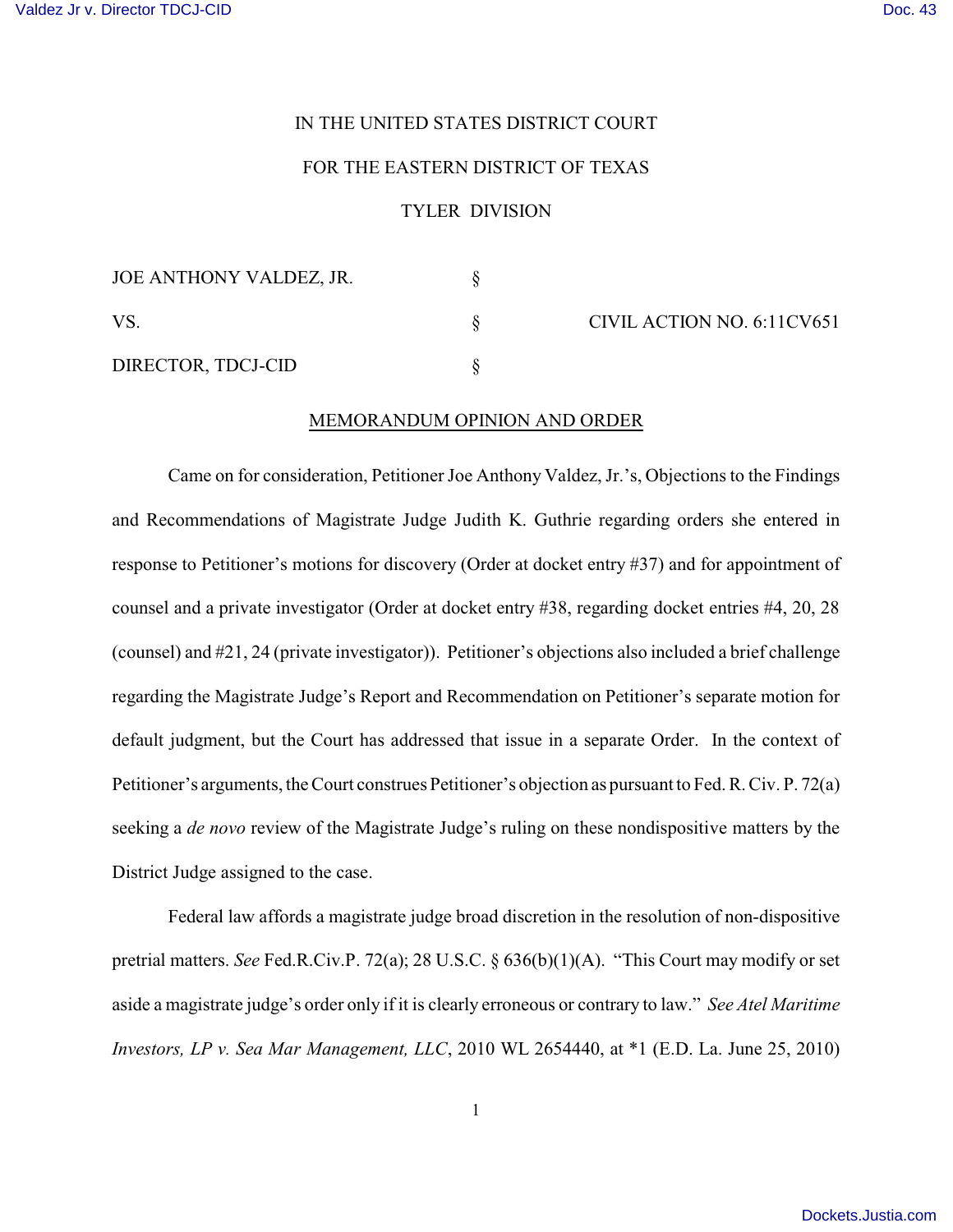(citing Fed.R.Civ.P. 72(a); 28 U.S.C. § 636(b)(1)(A); *Castillo v. Frank*, 70 F.3d 382, 385 (5th Cir.1995)). "A finding is 'clearly erroneous' when, although there is evidence to support it, the reviewing court on the entire evidence is left with the definite and firm conviction that a mistake has been committed." *United States v. U.S. Gypsum Co.*, 333 U.S. 364, 395, 68 S. Ct. 525, 92 L. Ed. 946 (1948).

Objections pursuant to Rule  $72(a)$  must be made within 14 days from the objectionable order. *See* Fed. R. Civ. P. 72(a). Here, the Magistrate Judge's most recent Orders denying Petitioner's discovery motion and his motion for appointment of counsel and a private investigator were both issued on April 2, 2012. Both Orders refer back to and incorporate by reference the Magistrate Judge's earlier Orders and reasoning on the same topics. Although Petitioner's objections may have actually been addressed at the earlier Orders on the same topics issued by the Magistrate Judge, the Court will find for the purpose of this review that his Rule 72(a) objection is timely.

The Court has therefore made a *de novo* review of Petitioner's objections and the Magistrate Judge's denials. With regard to both, the Magistrate Judge found that the Director had not yet filed an answer to Petitioner's 28 U.S.C. § 2254 habeas petition. Therefore, the Director had not yet appeared, was not subject to discovery and could not respond to or oppose any of the motions filed by Petitioner. On that basis, the Magistrate Judge denied each motion, and their "supplemental" successor motions on the same issues, until such time as the Director appeared and filed an answer. The Magistrate Judge's judgment in that reasoning was neither clearlyerroneous nor contraryto law. *Castillo*, 70 F.3d at 385. For that reason, her rulings would be upheld in any case.

She also analyzed Petitioner's motions on their merits. Citing Rule 8(c) of the Rules Governing Section 2254 Cases in the United States District Courts, the Magistrate Judge observed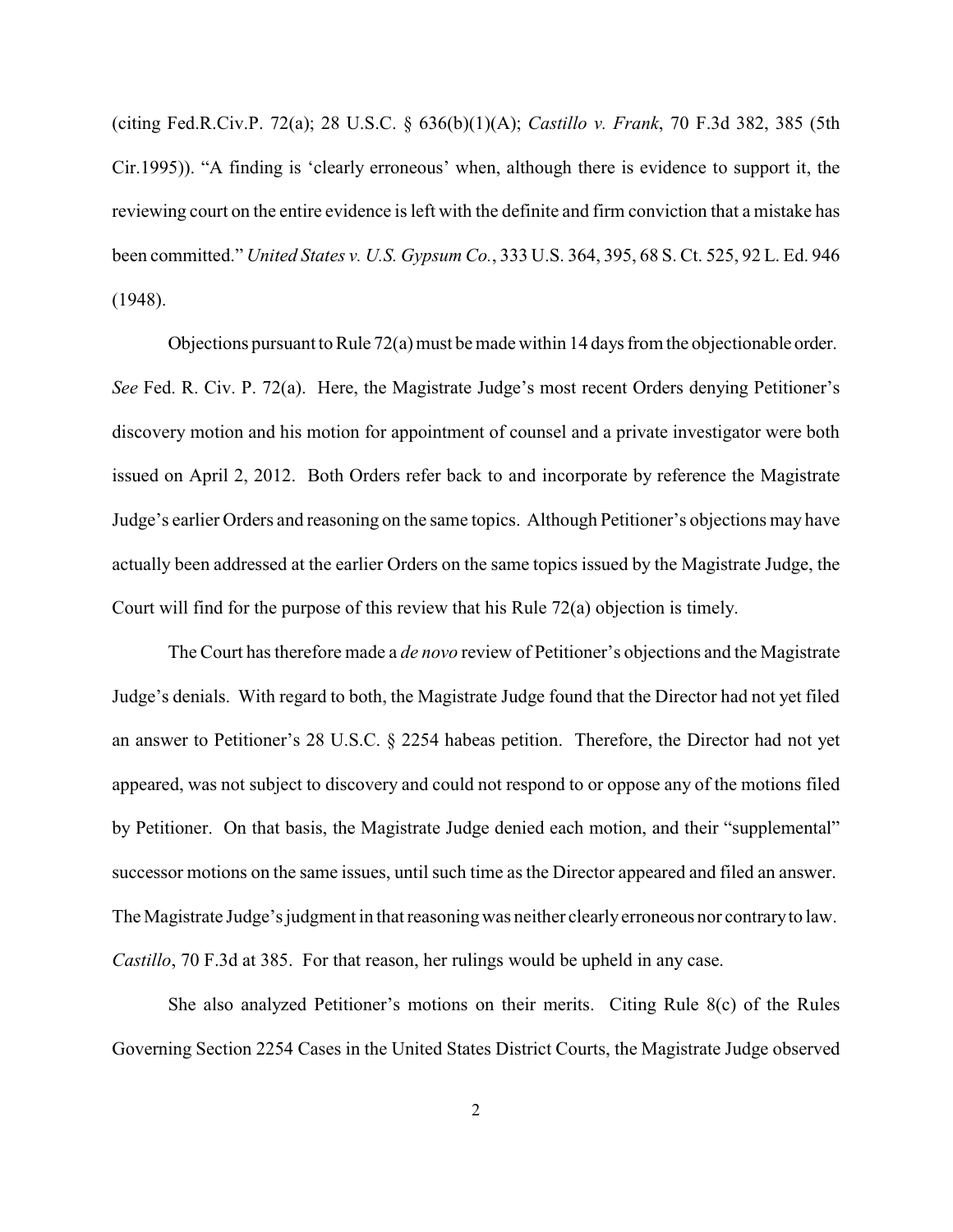that no evidentiary hearing had been set, nor did it appear from the petition that an evidentiary hearing would be required. Therefore, under Rule 8(a), there is no requirement to appoint counsel. Similarly, citing *Ayestas v. Thaler*, 2011 WL 285128, at \*17 (S.D. Tex. Jan. 26, 2011), the Magistrate Judge found that Petitioner had already conducted "limited investigation" and had not substantiated his need for further investigatory assistance by a private investigator.

Petitioner's instant objections provide lengthyargument astowhyhe believes he should have the benefit of both counsel and a private investigator, but he has not overcome the baseline findings of the Magistrate Judge, above. For example, he argues that his allegedly limited access to law library materials will be ameliorated by the assignment of a private investigator or counsel. However, Petitioner must show "that he ha<sup>[s]</sup> a substantial need" for investigative or expert assistance. *Ayestas*, 2011 WL 285128, at \*17 (citing and quoting *Clark v. Johnson*, 202 F.3d 760, 768 (5th Cir.), *cert. denied*, 531 U.S. 831, 121 S. Ct. 84, 148 L. Ed. 2d 46 (2000)). He admits he has access to the extent available within the prison unit; furthermore, he has had no difficulty in promptly preparing and filing his objections, which reflects his research with citation of a number of cases. He also complains it would be fruitless to seek investigative assistance by mail from personnel at the other prison unit involved, but it is clear from his objections that this is untried and merely speculative. In all, he has not shown that he requires or is entitled to appointment of the special assistance he requests.

Having thus conducted a *de novo* review of the Magistrate Judge's decisions and Petitioner's instant arguments, this Court is not "left with the definite and firm conviction that a mistake has been committed." *U.S. Gypsum Co.*, 333 U.S. at 395. It is accordingly